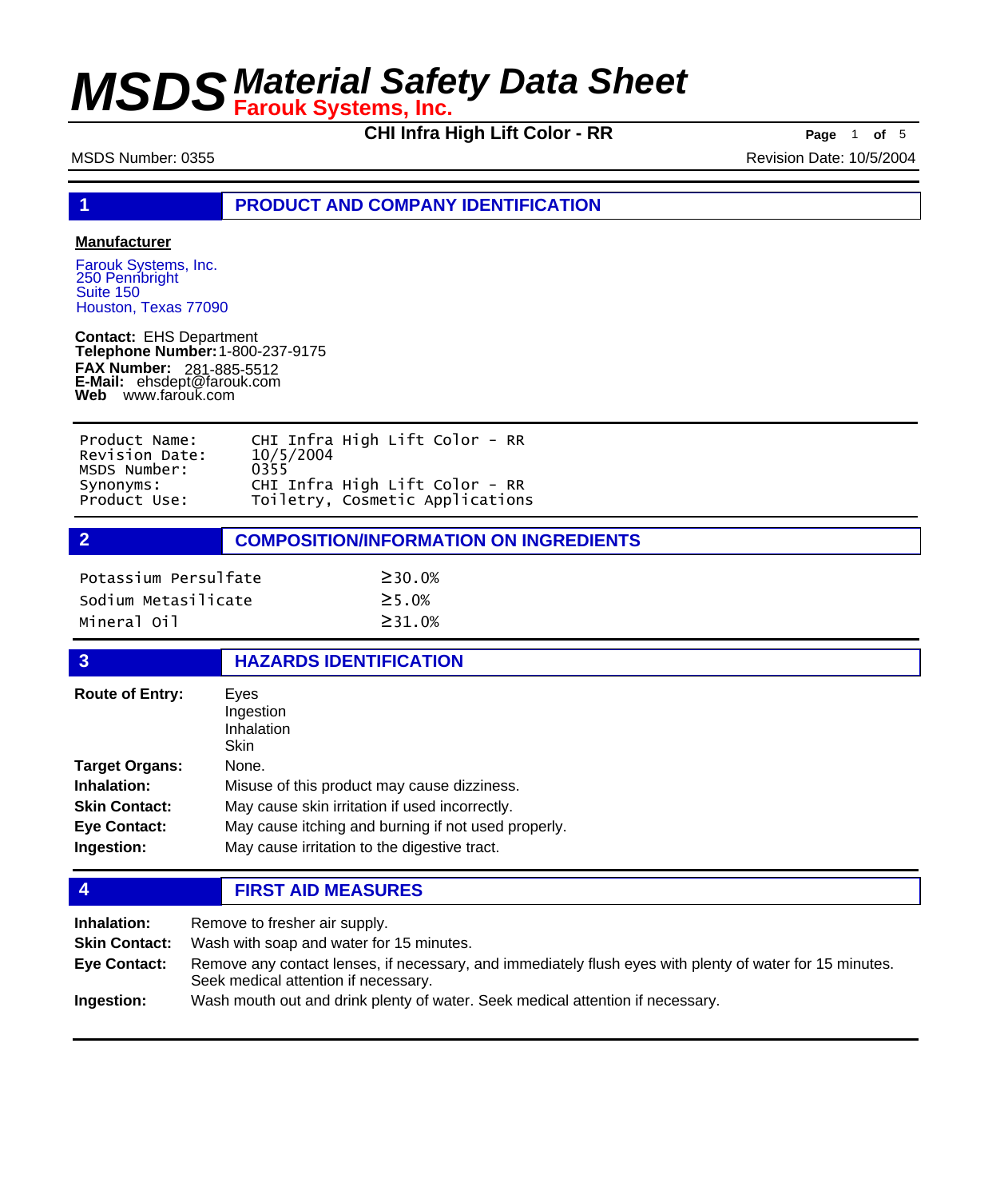**CHI Infra High Lift Color - RR Page** <sup>2</sup> **of** <sup>5</sup>

MSDS Number: 0355 Revision Date: 10/5/2004

## **5 FIRE FIGHTING MEASURES**

FLASHPOINT AND METHOD: Not applicable. FLAMMABLE LIQUIDS: Not available. AUTO IGNITION TEMP: None. FLAMMABLE CLASS: None. BURNING RATE OF SOLID: Not available GENERAL HAZARDS: Evacuate personnel downwind of fire to avoid inhalation of fumes and smoke. EXTINGUISHING METHODS: Chemical type foam, Dry Chemical, Water Fog HAZARDOUS COMBUSTION PRODUCTS: None. FIRE FIGHTING PROCEDURES: This product is not flammable.However, hazardous decomposition and combustion products may be formed in a fire situation. Cool exposed containers with water spray to prevent overheating.

FIRE FIGHTING EQUIPMENT: Respiratory and eye protection are required for fire fighting personnel. Full protective equipment (Bunker Gear) and self contained breathing apparatus (SCBA) should be used for all indoor fires and significant outdoor fires. For small outdoor fires, which may be easily extinguished with a portable fire extinguisher, use of a SCBA may not be needed.

## **6 ACCIDENTAL RELEASE MEASURES**

SMALL SPILL: When a spill occurs, use absorbent material on the substance. Dispose of the material according to all local, state and federal regulations. Always use an absorbent material when cleaning up a spill.

ENVIRONMENTAL PRECAUTIONS: Avoid run-off or release into sewers, stormdrains and waterways.

GENERAL PRECAUTIONS: Remove containers away from flammable materials.

### **7 HANDLING AND STORAGE** Use appropriate personal protective equipment as specified in Section 8. Handle in a manner consistent with good household/personal techniques and practices. **Handling Precautions:** Keep containers/bottles securely sealed when not in use. Store in cool/dry conditions that do not exceed room temperature. Try to store product in temperatures between 40°F to 90° F. **Storage Requirements:**

## **8 EXPOSURE CONTROLS/PERSONAL PROTECTION**

These recommendations provide general guideance for handling this product safely. Because specific use conditions may vary, safety procedures should be developed for each specific application of this product. When developing procedures, always consider potential waste, disposal and personal safety issues. **Engineering Controls:** EYES AND FACE: For reasonable foreseeable uses of this product, eye and face protection is not required. SKIN: For reasonable foreseeable uses of this product, skin protection is not required. RESPIRATORY: For reasonable foreseeable uses of this product, respiratory protection is not required. **Protective Equipment:** EXPOSURE GUIDELINES: Overexposure is unlikely. Since all parameters cannot be foreseen, the use of engineering controls to reduce exposure may be necessary.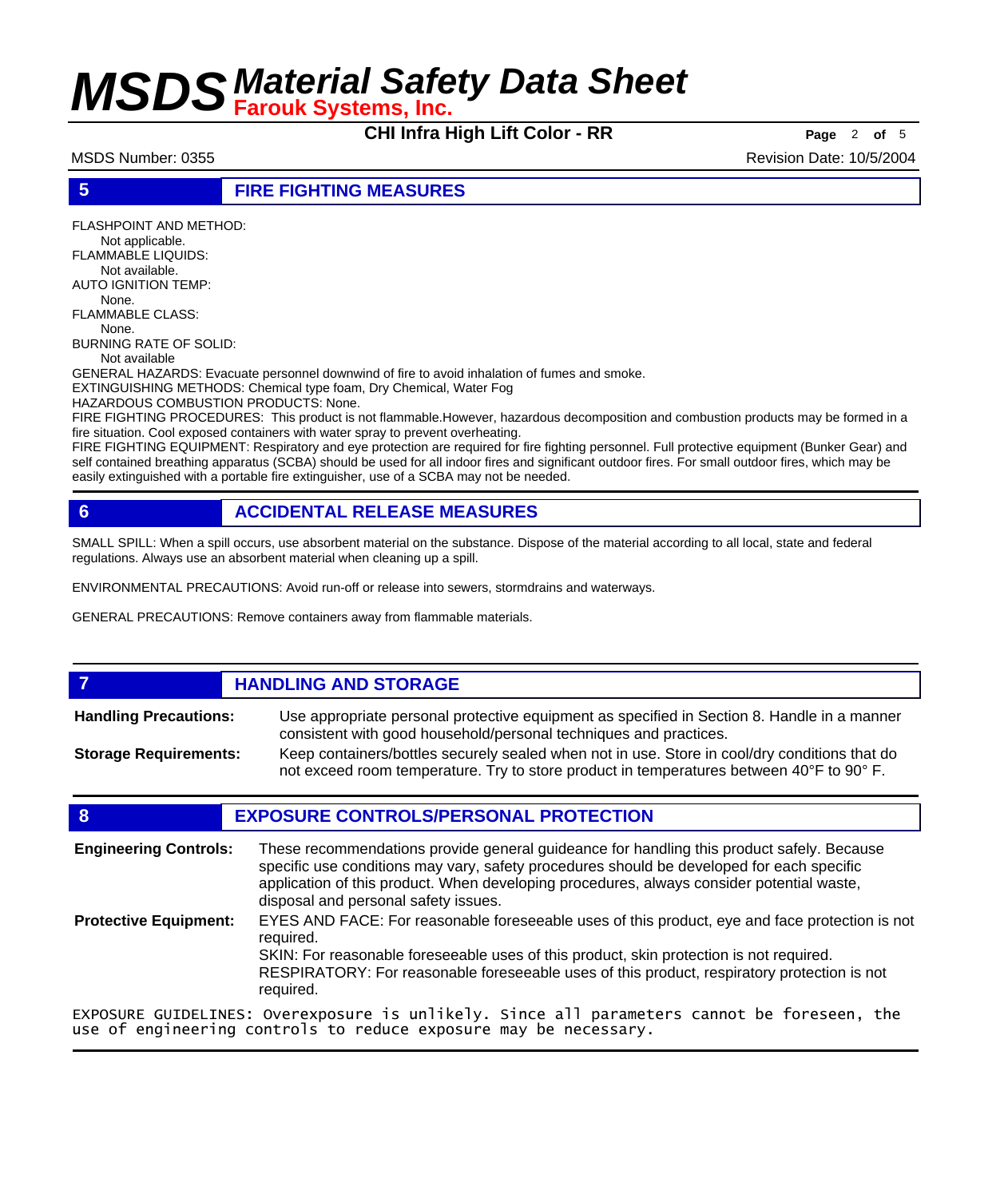**CHI Infra High Lift Color - RR Page** <sup>3</sup> **of** <sup>5</sup>

MSDS Number: 0355 Revision Date: 10/5/2004

## **9 PHYSICAL AND CHEMICAL PROPERTIES**

Appearance: Red, magenta color **Physical State:** Creme **Odor:** Pleasant, grape fragrance **pH:** 10.5 - 11.5 **Vapor Pressure:** N/A **Vapor Density:** N/A

## **Boiling Point:** N/A **Freezing/Melting Pt.:** N/A **Solubility:** Soluble in water. **Spec Grav./Density:** N/A

| 10                                    | <b>STABILITY AND REACTIVITY</b>                                                      |
|---------------------------------------|--------------------------------------------------------------------------------------|
| Stability:                            | YES                                                                                  |
| <b>Conditions to avoid:</b>           | None.                                                                                |
| Materials to avoid (incompatability): | Keep away from strong acids, reducing chemicals and heavy metals.                    |
|                                       | <b>Hazardous Decomposition products:</b> Releases oxygen which may intensify a fire. |
| <b>Hazardous Polymerization:</b>      | Will Not Occur.                                                                      |

## **11 TOXICOLOGICAL INFORMATION**

ACUTE: DERMAL LD50: Not available. ORAL LD50: Not available. INHALATION LC50: Not available. EYE EFFECTS: This product may cause irritation to eyes if not used under normal conditions. TARGET ORGANS: NONE. SENSITIZATIONS: Not available. CARCINOGENICITY: IARC: Listed by IARC - No. NTP: Listed by NTP - No. OSHA: Listed by OSHA - No.

MUTAGENICITY: Not available. REPRODUCTIVE EFFECTS: None. TERATOGENIC EFFECTS: Not available.

## **12 ECOLOGICAL INFORMATION**

ENVIRONMENTAL DATA: Not available. ECOTOXICOLOGICAL INFO: Not available. DISTRIBUTION: Not available. CHEMICAL FATE INFO: Not available.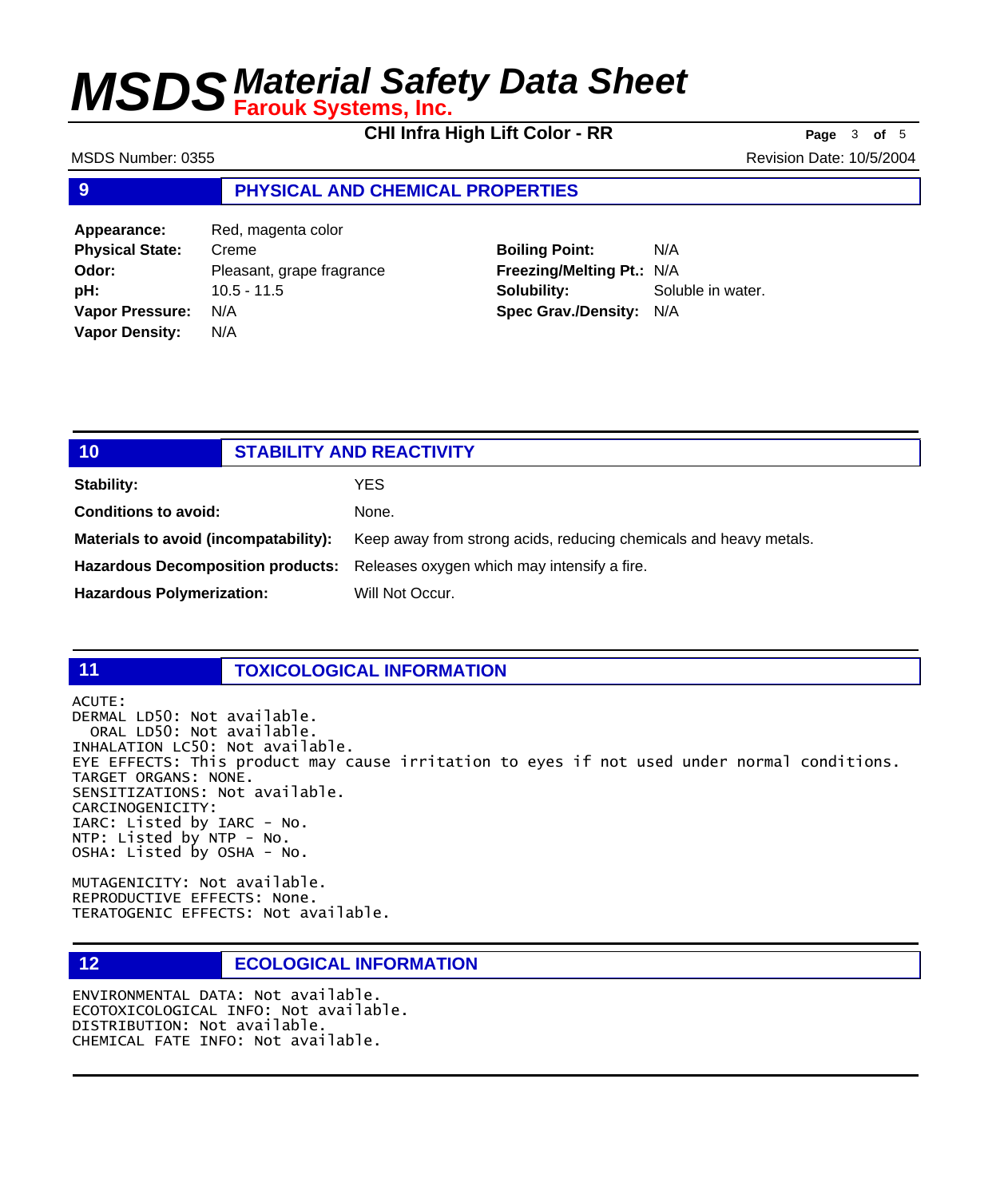**CHI Infra High Lift Color - RR Page** <sup>4</sup> **of** <sup>5</sup>

MSDS Number: 0355 Revision Date: 10/5/2004

## **13 DISPOSAL CONSIDERATIONS**

US EPA Waste Number and Descriptions:

DISPOSAL METHOD: Controlled release of diluted product into a biological wastewater treatment plant. COMPONENT WASTE NUMBER: No EPA Waste Numbers are applicable for this product's components. DISPOSAL INSTRUCTIONS: Dispose of waste material according to local, state and federal rules and regulations.

**14 TRANSPORT INFORMATION**

This product is regulated as a hazardous material by the United States (DOT) or Canadian (TDG) transportation regulations.

DOT CLASSIFICATION: Shipping Name: Consumer Commodity Class: ORM-D

IMDG CLASSIFICATION: Shipping Name: Oxidizing Liquid, nos(Potassium Persulfate mixture) - UN3139, PG III Class: 5.1 - Oxidizer

IATA CLASSIFICATION: Shipping Name: Oxidizing Liquid, nos (Potassium Persulfate mixture) - UN3139, PG III Class: 5.1 - Oxidizer Pkg Inst - Y514

1-800-424-9300 1-703-527-3887 CHEMTREC

Outside the United States

## **15 REGULATORY INFORMATION**

UNITED STATES: SARA TITLE III (Superfund Amendments and Reauthorization Act) 311/312 HAZARD CATEGORIES Fire: No. Pressure Generating: No. Reactivity: No. Acute: No. 313 REPORTABLE INGREDIENTS: Not applicable. TITLE III NOTES: None. CERCLA(Comprehensive Response, Compensation, and Liability Act) CERCLA RQ: None. TSCA(Toxic Substance Release Act) TSCA REGULATORY: All ingredients are listed in the TSCA Inventory. CANADA: WHMIS(WORKER HAZARDOUS MATERIAL INFORMATION SYSTEM) This product is WHMIS controlled. CANADIAN INGREDIENT DISCLOSURE LIST: Sodium Metasilicate. CANADIAN ENVIRONMENTAL PROTECTION ACT: All intentional ingredients are listed on the DSL(Domestic Substance List). EUROPEAN COMMUNITY: EU REGULATORY: All intentional ingredients are listed on the European's EINECS Inventory. STATE REGULATIONS: Not available. LOCAL REGULATIONS: Not available.